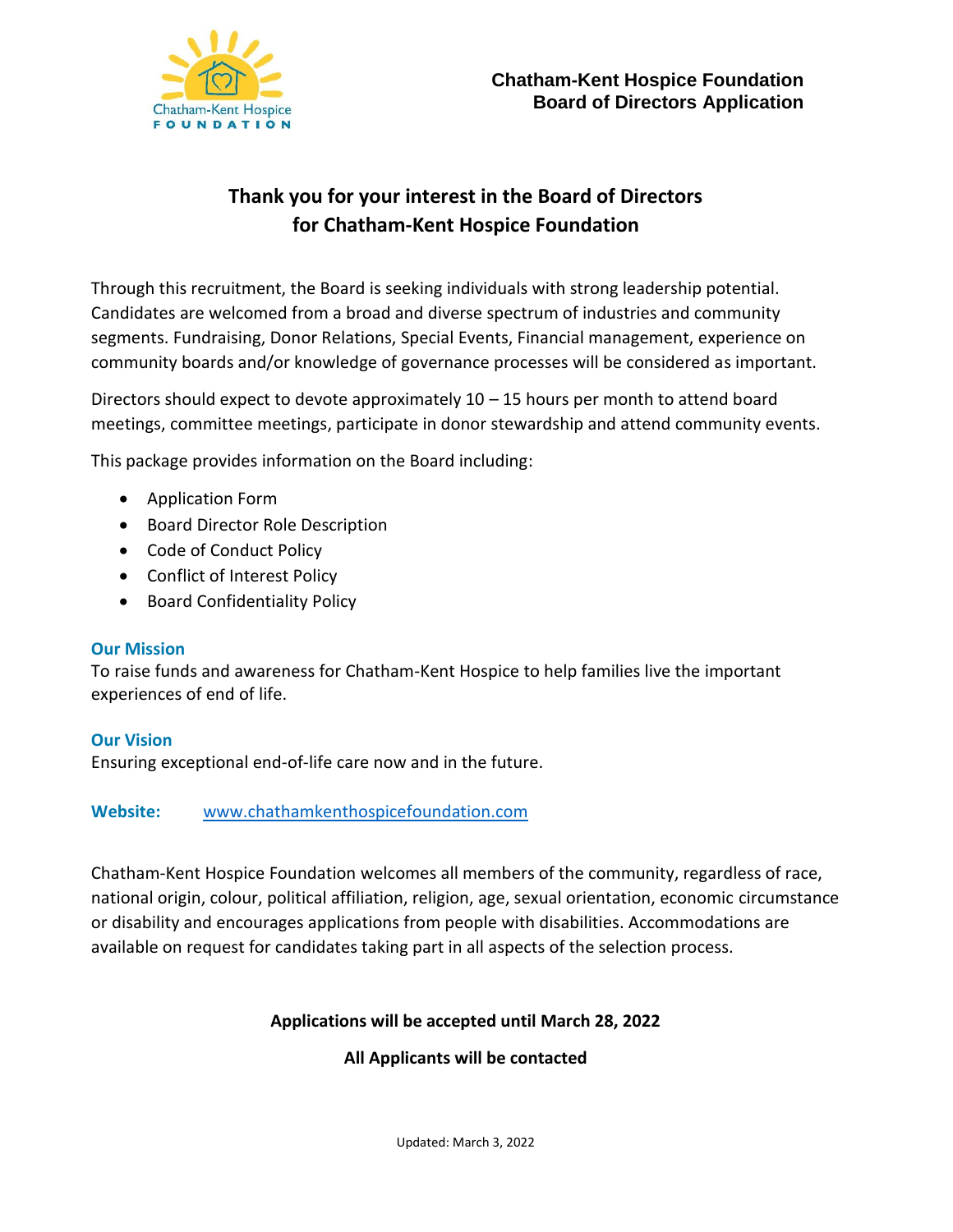

The following information is provided with respect to my application for nomination to the Board of Directors.

I have also attached the following:

|  | Brief biography |  |
|--|-----------------|--|
|  |                 |  |

□ Up-to-date resume.

| If I cannot be accommodated on the Board at this time, I am<br>interested in being considered for the following Committee: | Please indicate preference $\sqrt{}$ |
|----------------------------------------------------------------------------------------------------------------------------|--------------------------------------|
| Governance Committee                                                                                                       |                                      |
| <b>Finance Committee</b>                                                                                                   |                                      |
| Special Events Committee                                                                                                   |                                      |

| <b>Contact Information</b>                    |                |                |         |              |  |
|-----------------------------------------------|----------------|----------------|---------|--------------|--|
| Name:                                         |                |                |         |              |  |
| <b>Mailing Address:</b>                       | <b>Street</b>  |                |         | PO Box       |  |
|                                               | City           |                | Ontario | Postal Code: |  |
| <b>Email Address</b>                          |                | Phone          |         |              |  |
|                                               |                |                |         |              |  |
| I prefer to be contacted by:                  | Email<br>Phone |                |         |              |  |
| Assistant Contact Information (if applicable) |                |                |         |              |  |
| Name:                                         |                | Email Address: |         |              |  |
| Phone:                                        |                |                |         |              |  |

| Please provide three references |       |                      |  |  |
|---------------------------------|-------|----------------------|--|--|
| <b>Name</b>                     | Phone | <b>Email Address</b> |  |  |
|                                 |       |                      |  |  |
|                                 |       |                      |  |  |
|                                 |       |                      |  |  |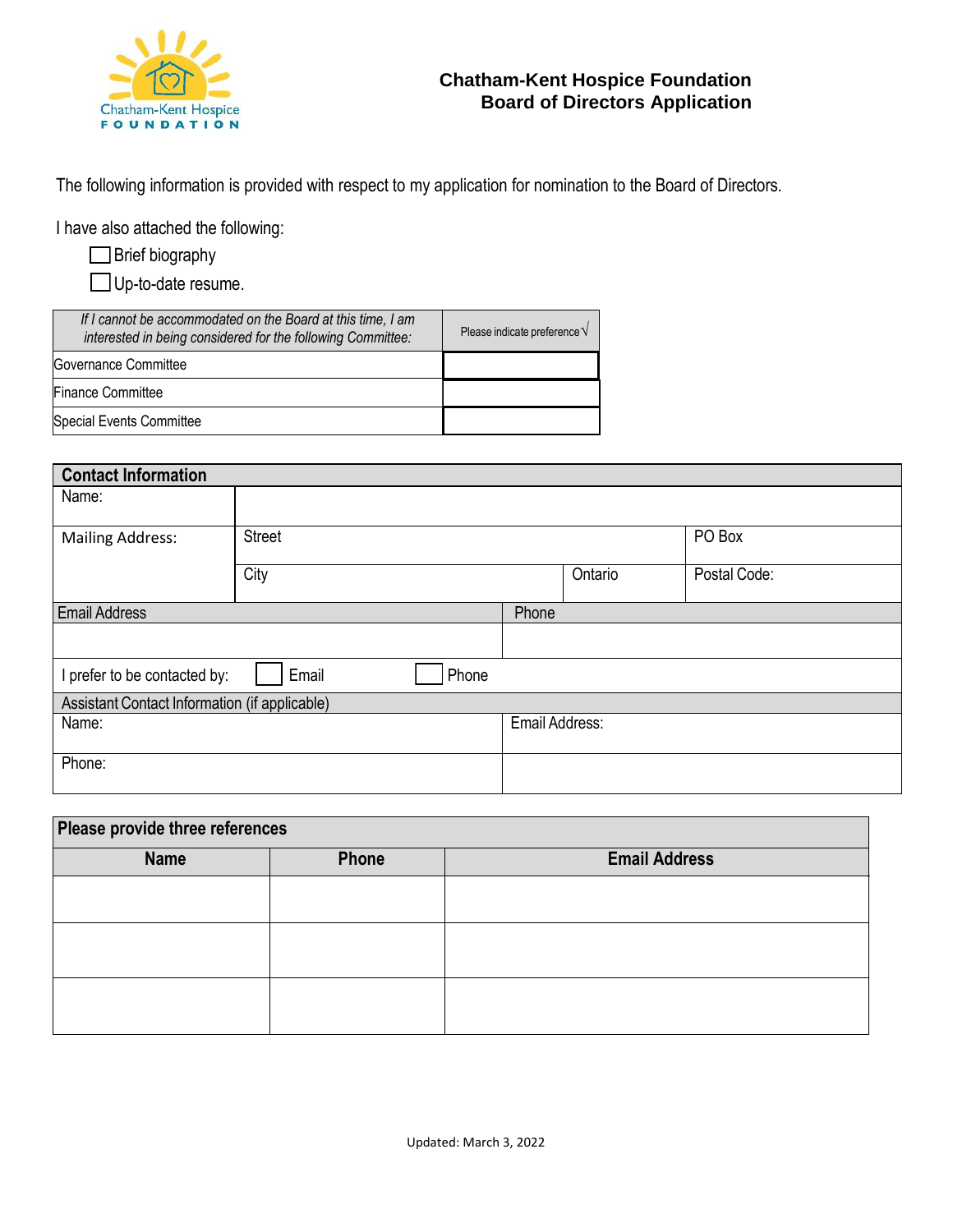

#### **Skills Matrix** *Knowledge, Skills, Experience and Diversity*

The Board seeks a complementary balance of knowledge, skills and experience. Please indicate areas of knowledge, skills, and experience as well as your skill level by checking off the relevant boxes in the table below. It is not expected that you possess knowledge, skill or experience in all the areas set out in the table.

|                                       | Advanced | Intermediate | <b>Beginner</b> | None |
|---------------------------------------|----------|--------------|-----------------|------|
| <b>Financial Literacy</b>             |          |              |                 |      |
| <b>Board &amp; Governance</b>         |          |              |                 |      |
| <b>Strategic Planning</b>             |          |              |                 |      |
| Fundraising                           |          |              |                 |      |
| <b>Special Events</b>                 |          |              |                 |      |
| <b>Marketing &amp; Communications</b> |          |              |                 |      |
| <b>Social Media</b>                   |          |              |                 |      |
| <b>Donor Relations</b>                |          |              |                 |      |
| <b>Community Relations</b>            |          |              |                 |      |
| <b>Government Relations</b>           |          |              |                 |      |
| Human Resources & Labour Relations    |          |              |                 |      |
| Legal                                 |          |              |                 |      |
| <b>Risk Assessment</b>                |          |              |                 |      |
| Healthcare                            |          |              |                 |      |
| <b>Organizational Management</b>      |          |              |                 |      |
| Leadership                            |          |              |                 |      |
| Investment                            |          |              |                 |      |
| <b>Other Languages</b>                |          |              |                 |      |
| Please specify:                       |          |              |                 |      |

|                       | Please list current or prior board or committee experience:                                                 |  |  |  |  |  |
|-----------------------|-------------------------------------------------------------------------------------------------------------|--|--|--|--|--|
|                       |                                                                                                             |  |  |  |  |  |
|                       |                                                                                                             |  |  |  |  |  |
|                       |                                                                                                             |  |  |  |  |  |
|                       | Please indicate if there are areas of board activity/responsibility that are of particular interest to you. |  |  |  |  |  |
| Finance               |                                                                                                             |  |  |  |  |  |
| Governance            |                                                                                                             |  |  |  |  |  |
| <b>Special Events</b> |                                                                                                             |  |  |  |  |  |
| <b>Fundraising</b>    |                                                                                                             |  |  |  |  |  |
| Other:                |                                                                                                             |  |  |  |  |  |
|                       |                                                                                                             |  |  |  |  |  |
|                       | What skills/areas of expertise can you bring to the board?                                                  |  |  |  |  |  |
|                       |                                                                                                             |  |  |  |  |  |
|                       |                                                                                                             |  |  |  |  |  |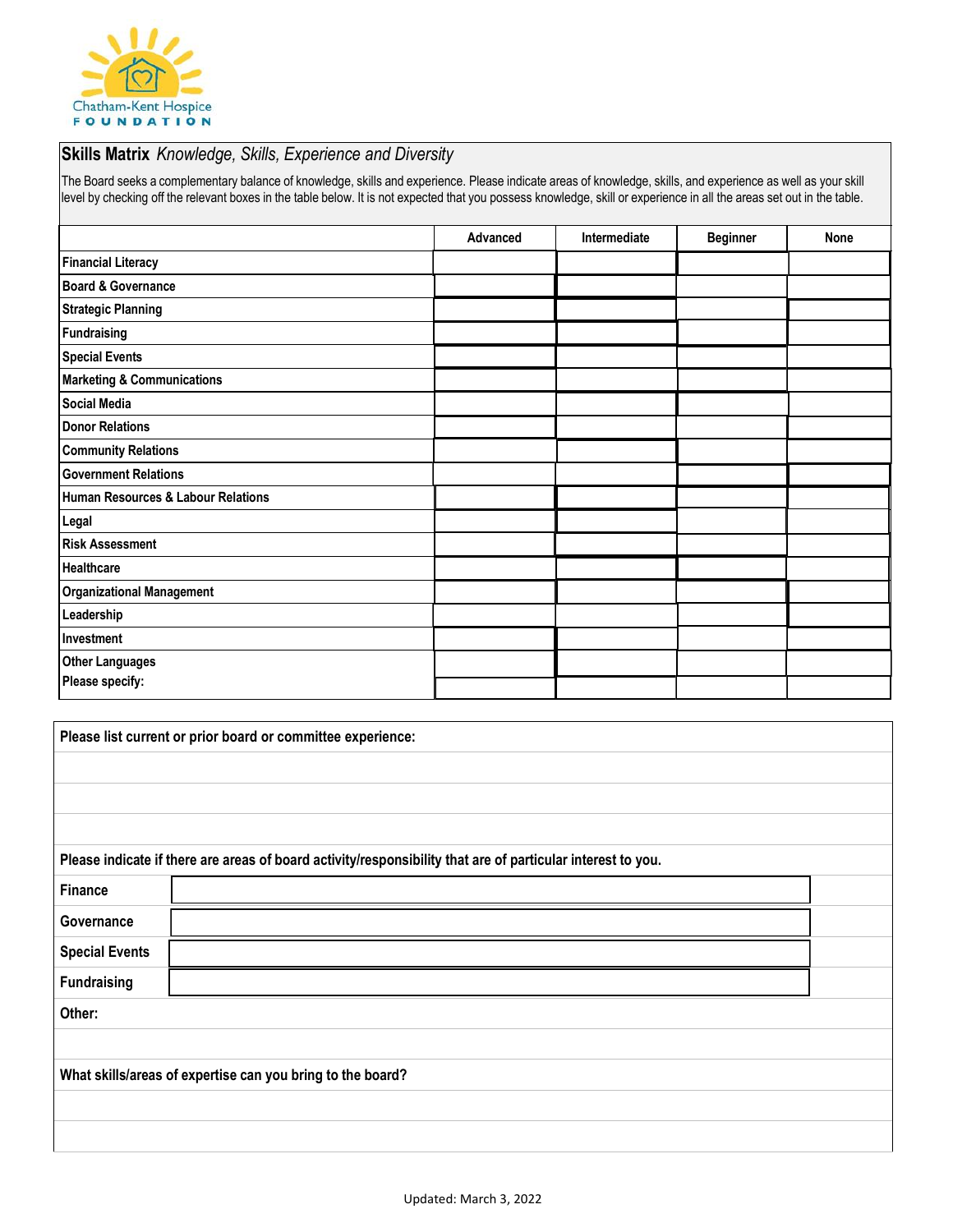

# **Eligibility Criteria and Conditions of Nomination:**

- a) Applicant must be at least 18 years of age.
- b) Applicant shall provide a satisfactory Police Check
- c) Applicant must reside in the Municipality of Chatham-Kent.
- d) Ineligible candidates include employees, spouses, partners or immediate family members\* of an employee *\* An Immediate family member is defined as a parent, brother, sister, son, daughter, son-in-law, daughter-in-law, motherin-law, father-in-law, grandparent or grandchild.*
- *e)* An undischarged bankrupt is ineligible to serve as director or committee member.
- f) Directors and committee members must fulfill the requirements and responsibilities of their position and abide by the policies as described in "Board Director Role Description", "Code of Conduct", "Conflict of Interest" and "Confidentiality Agreement"

### *By submitting this application, I declare that:*

- a) I meet the eligibility criteria and accept the conditions of nomination as set out.
- b) I certify that the information in this application and in my resume or biographical sketch is true.

Please note that all information collected will remain confidential.

| foundation@chathamkenthospice.com |
|-----------------------------------|
|                                   |
|                                   |
|                                   |
|                                   |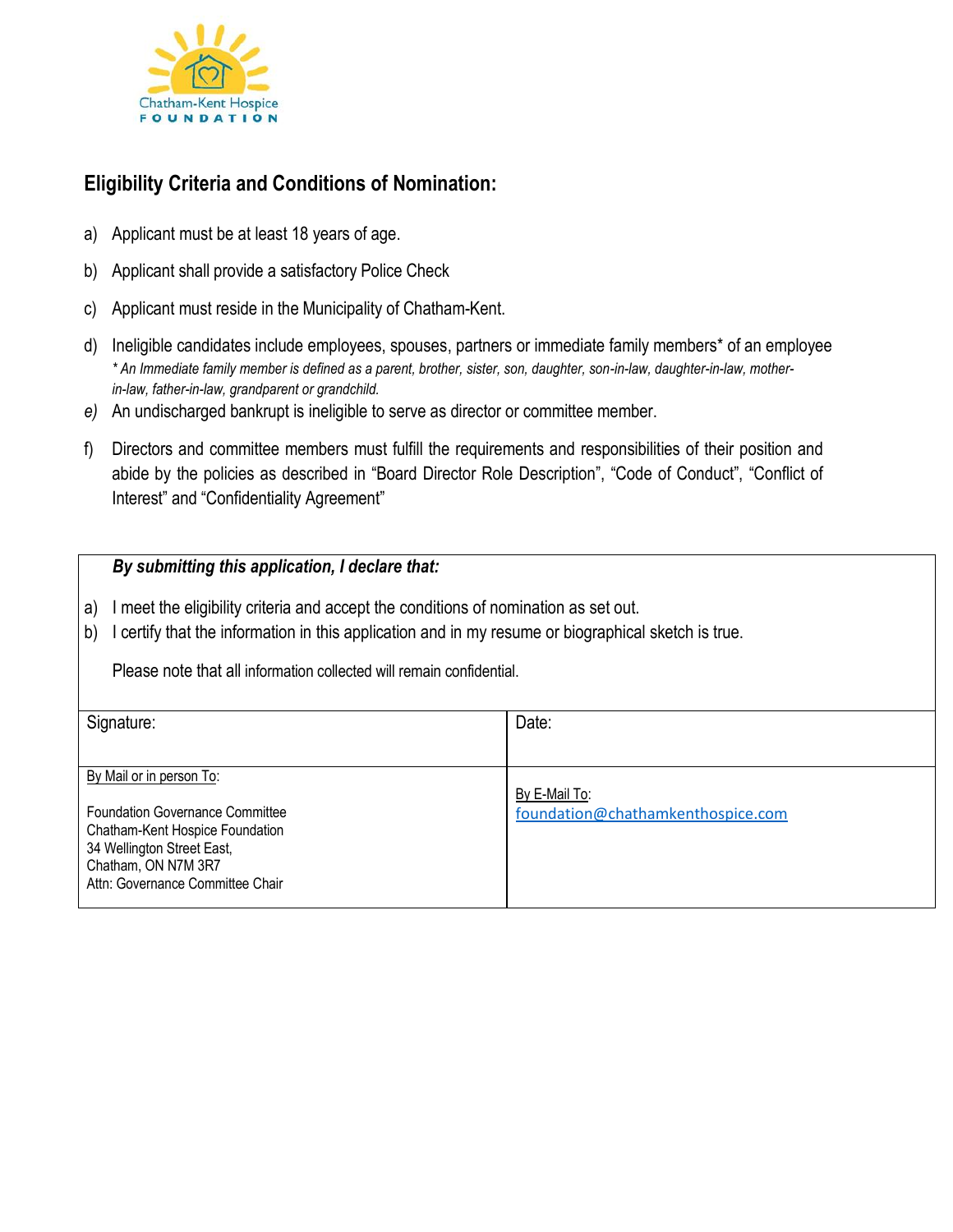

# **Accountability**

The Board of Directors for the Chatham-Kent Hospice Foundation (hereafter referred to as the "Foundation") is collectively accountable to the members, community, funders and other stakeholders. They are accountable for the Foundation's performance in relation to its mission and strategic objectives, and for the effective stewardship of financial and human resources.

# **Authority**

Individual Board Directors have no authority to approve actions by the Foundation, to direct staff, or to speak on behalf for the Foundation unless given such authority by the Board.

# **Term of Office**

Two-year term, reviewed annually

# **Responsibility**

Board Directors are responsible for acting in the best long-term interests of the Foundation and the community.

## **Primary Duties**

Every Director, including the Board's officers, is expected to do following:

- Prepare for and participate in board meetings Directors are expected to attend a minimum 75% of meetings and not miss more than 2 consecutive meetings (see CKHF 13 – Board Attendance Policy)
- Participate in and assist with Chatham-Kent Hospice Foundation events and activities including both fund-raising and friend-raising and as appropriate soliciting donations and making donor calls
- Annually contribute financially to the Foundation as they are best able to do
- Participate in the review of the Foundation's mission and objectives and in the development of a strategic plan
- Participate and support the Board Succession Planning process
- Help the Board to monitor the performance of the Foundation in relation to its mission, objectives, core values and reputation
- Abide by the by-laws, code of conduct, conflict of interest, confidentiality and other policesthat apply to the Board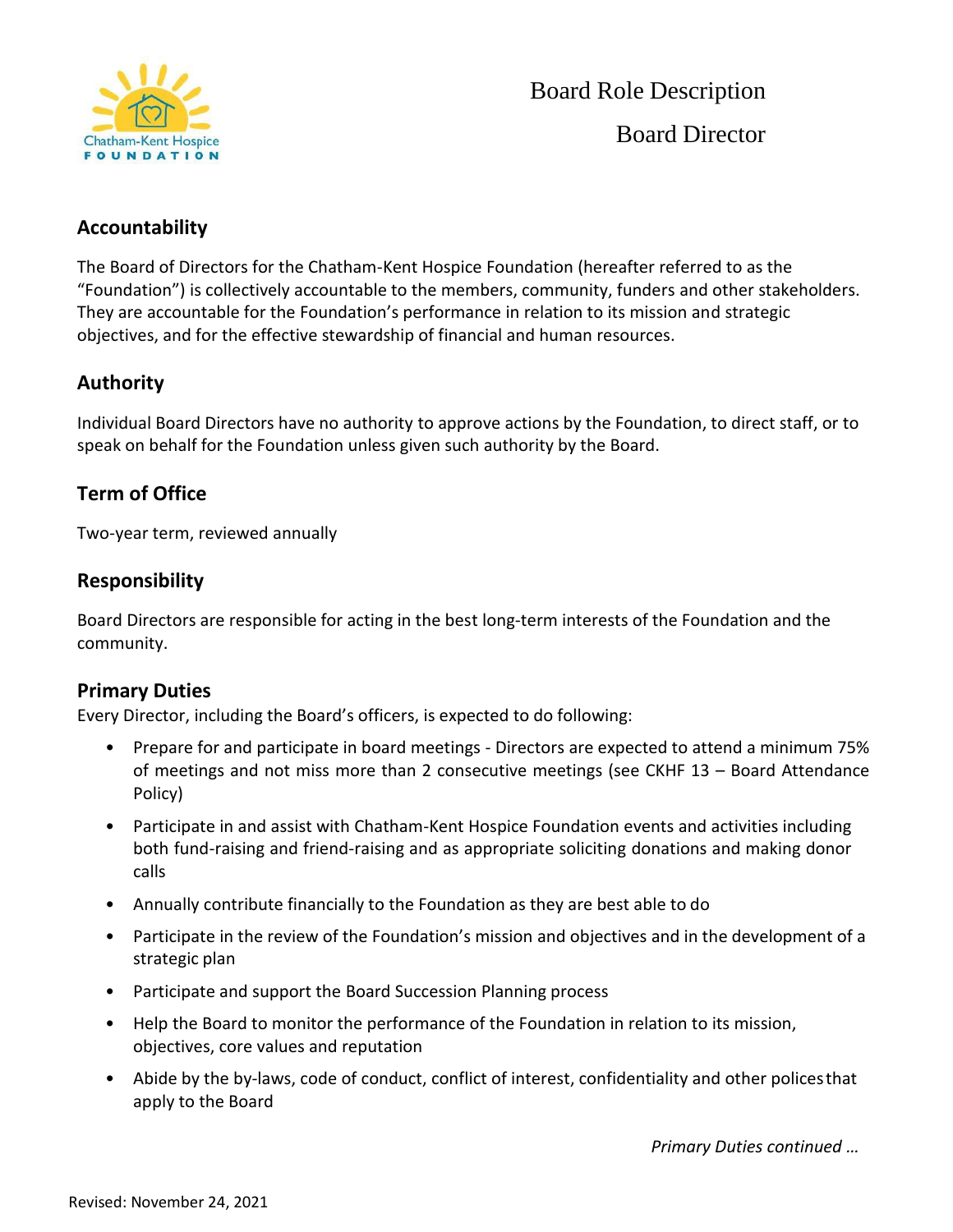

- Participate in the approval the annual budget and monitor the financial performance ofthe Foundation
- Identify prospective Board Directors and assist with recruitment process as needed
- Participate in the evaluation of the Board itself (Annual Board Self-Evaluation)
- Attend and participate in the Annual General Meeting

# **Qualifications**

The following are considered key job qualifications:

- Satisfies the requirements of the Foundation Volunteer Screening Process
- Knowledge of the community
- Commitment to the Foundation's mission and strategic directions
- A commitment of time
- Previous board experience or a demonstrated understanding of the role of a Board in the nonprofit sector
- Can contribute skills or expertise that will benefit the organization as determined by the Board (financial, accounting, fundraising, marketing, special events, project management)

## **Evaluation**

The performance of individual directors is evaluated annually in the context of the evaluation of the whole Board and is based on the carrying out of duties and responsibilities as outlined above.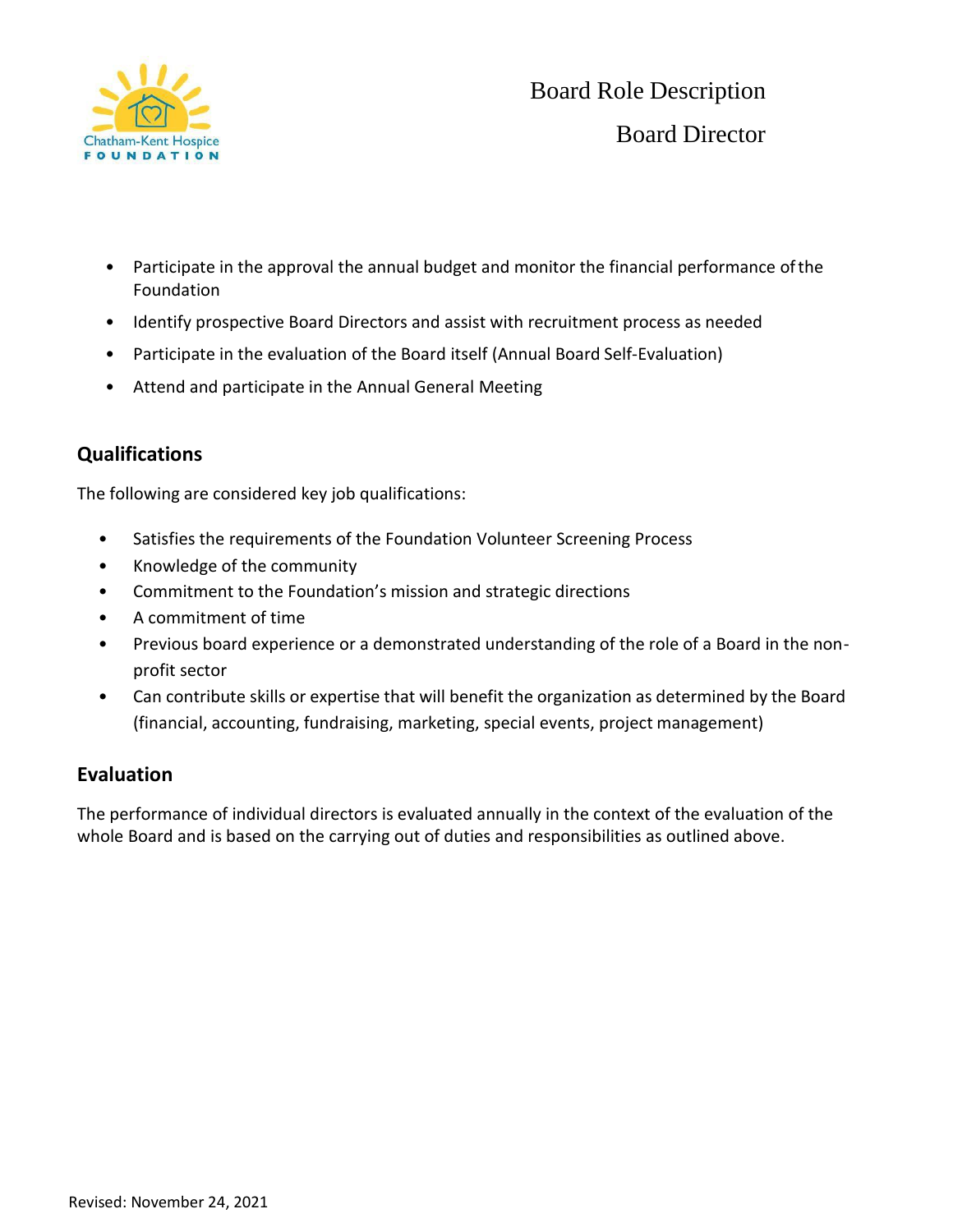| <b>Section</b>       | <b>Policies and Procedures</b> | Governance       |                    |
|----------------------|--------------------------------|------------------|--------------------|
| <b>Title</b>         | <b>Code of Conduct</b>         |                  |                    |
| Manual               | <b>Board of Directors</b>      |                  |                    |
| <b>Policy Number</b> | Date of Issue                  | <b>Revised</b>   | <b>Reviewed</b>    |
| CKHF 10              | May 17, 2017                   | January 29, 2020 | September 22, 2021 |

The Foundation Board of Directors is committed to teamwork and effective decisionmaking. Towards this end, Directors and Committee members will:

- Be honest with others and true to themselves;
- Endeavour to represent the broader interests of the Foundation, Chatham-Kent Hospice and Community;
- Be an advocate for the organization and its mission wherever and whenever the opportunity arises in their own personal and professional networks;
- Balance their contribution as both an advisor and learner in seeking to understand other Directors'/Members' points of view;
- Refrain from trying to influence other members outside of meetings that might have the effect of creating factions and limiting free and open discussion.
- Be open to being a dissenting voice, endeavour to build on other directors'/members' ideas, offer alternative points of view as options to be considered and invite others to do so too.
- Once a board/committee decision is made, support the decision even if one's own view is a minority one;
- The board/committee should communicate externally with "one voice" through the chair or designate.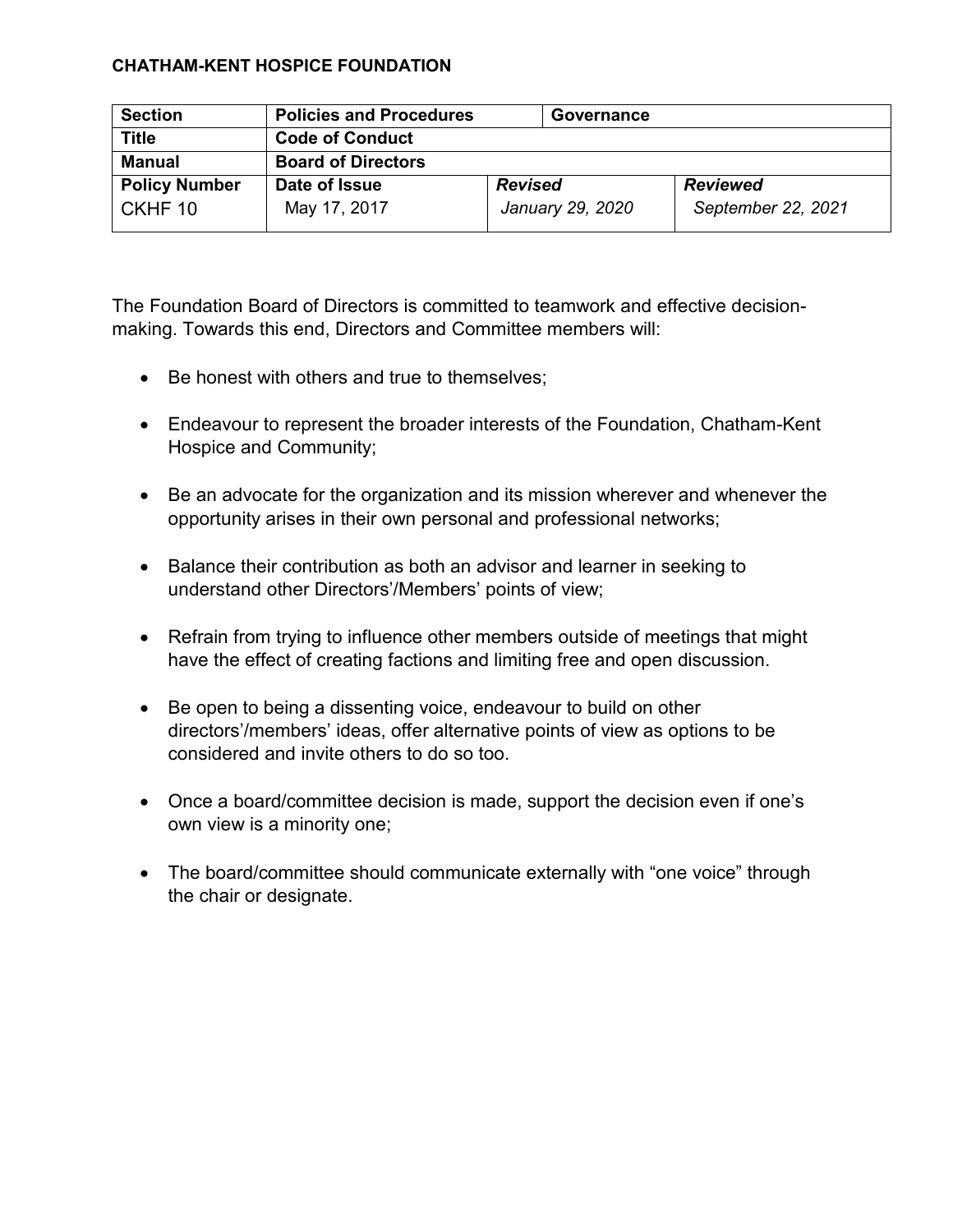| <b>Section</b>                 | <b>Policies and Procedures</b>    |                | Governance |                                       |
|--------------------------------|-----------------------------------|----------------|------------|---------------------------------------|
| <b>Title</b>                   | <b>Conflict of Interest</b>       |                |            |                                       |
| <b>Manual</b>                  | <b>Board of Directors</b>         |                |            |                                       |
| <b>Policy Number</b><br>CKHF 7 | Date of Issue<br>January 16, 2017 | <b>Revised</b> |            | <b>Reviewed</b><br>September 22, 2021 |

## **Purpose**:

This policy applies to all Volunteers, Committee Members and other Volunteers of the Foundation (to be known as volunteers hereafter). All volunteers must ensure that they are clear from conflict of interest or potential conflict of interest in their decision-making. This will ensure the public's trust and confidence in the integrity of the volunteer's decisions and protect the reputation of the Chatham-Kent Hospice Foundation.

## **Policy:**

All volunteers shall adhere to the conflict of interest provisions contained within the By-Laws. When a conflict or potential conflict arises, the procedure for resolution is set out in this policy.

## **Description of Conflict of Interest:**

No volunteer or external organization shall gain in any way from involvement with the Chatham-Kent Hospice Foundation except through strict adherence to the conflict of interest procedure. See Appendix A.

### **Procedure:**

Volunteers are allowed to supply services, products and enter into contracts with the Chatham-Kent Hospice Foundation provided they closely follow the process.

### **The Process:**

The Volunteer will declare their conflict of interest (or their perception of another volunteer's) at the first meeting after which they became aware;

- (a) Request that the declaration be recorded in the minutes of that meeting;
- (b) The presiding chairperson to determine what level of participation is appropriate as follows:
	- a. Leave room during discussion
	- b. Stay but do not participate
	- c. Stay, participate but do not vote
- (c) The presiding chairperson to notify the Executive Volunteer if not present.

If there is a disagreement about whether a conflict of interest exists, the matter shall be decided by the presiding chairperson, subject to challenge by a majority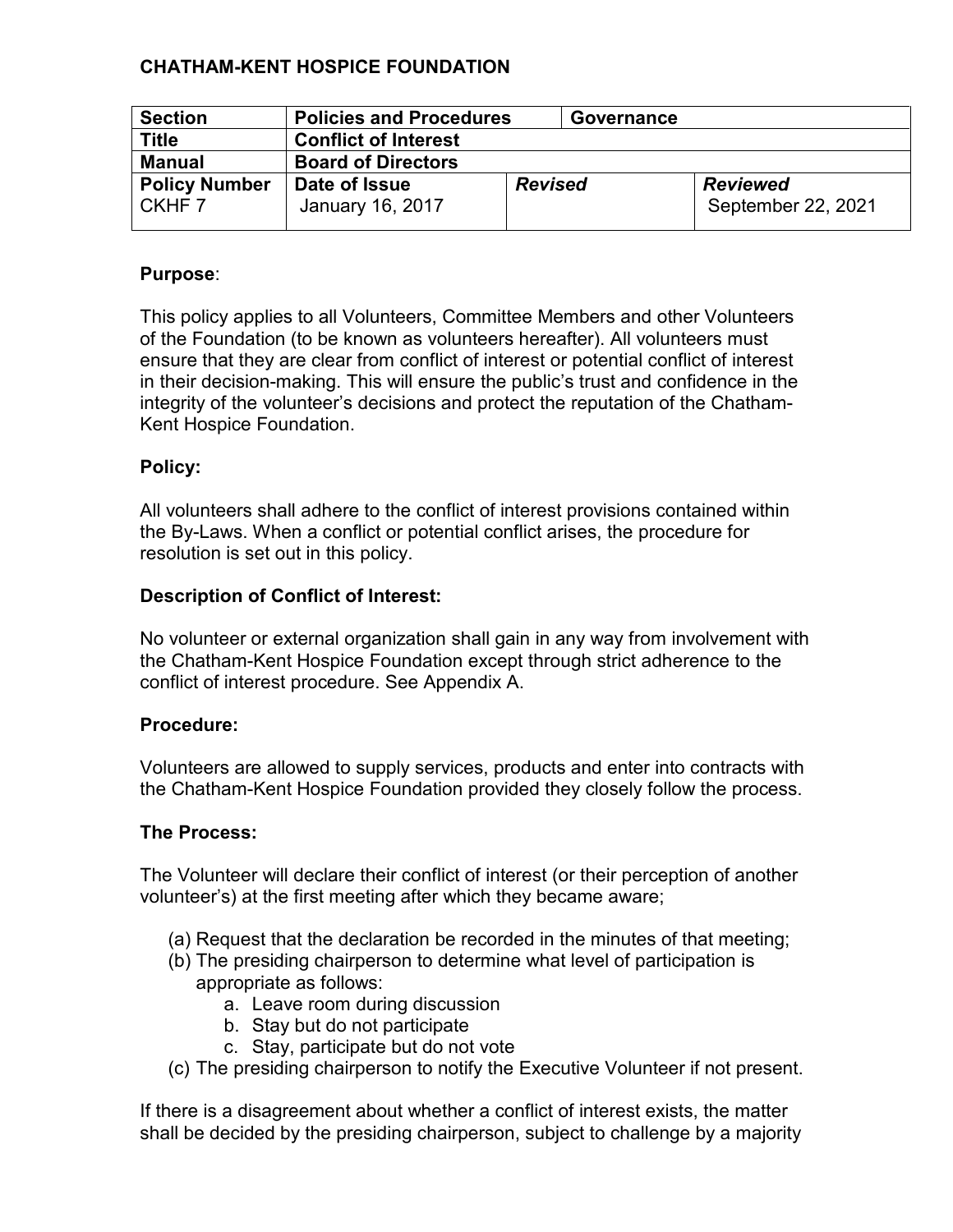| <b>Section</b>                            | <b>Policies and Procedures</b>    |                | Governance |                                       |
|-------------------------------------------|-----------------------------------|----------------|------------|---------------------------------------|
| <b>Title</b>                              | <b>Conflict of Interest</b>       |                |            |                                       |
| Manual                                    | <b>Board of Directors</b>         |                |            |                                       |
| <b>Policy Number</b><br>CKHF <sub>7</sub> | Date of Issue<br>January 16, 2017 | <b>Revised</b> |            | <b>Reviewed</b><br>September 22, 2021 |

vote of the remaining Volunteers present at the meeting. The volunteer who is the subject of the issue shall not vote on any appeal of the chairperson's decision.

### Appendix A

## **Examples of Conflict of Interest**

The situations in which potential conflict of interest may arise cannot be exhaustively set out but some general examples are included below. Conflicts generally arise in the following situations:

### **1. Interest of a Volunteer "Wearing Two Hats"**

When a Volunteer transacts with the Foundation directly or indirectly. When a Volunteer has a significant direct or indirect interest in a transaction or contract with the Foundation. Failing to disclose is an offence under the Corporations Act, resulting in liability being imposed on the Volunteer for any profit realized from the contract and a penalty on conviction.

### 2. **Interest of a Relative**

When the corporation conducts business with suppliers of goods or services or any other party of which a relative or member of the household of a volunteer is a principal, officer or representative.

## 3. **Gifts**

When a volunteer accepts gifts, payments, services or anything else of more than a token or nominal value from a party with whom the Foundation may transact business for the purposes of influencing an act or decision.

### **4. Acting for an Improper Purpose**

Volunteers must act solely in the best interest of the Foundation.

### 5. **Appropriation of Corporate Opportunity**

When a Volunteer diverts their own use of an opportunity or advantage that belongs to the corporation.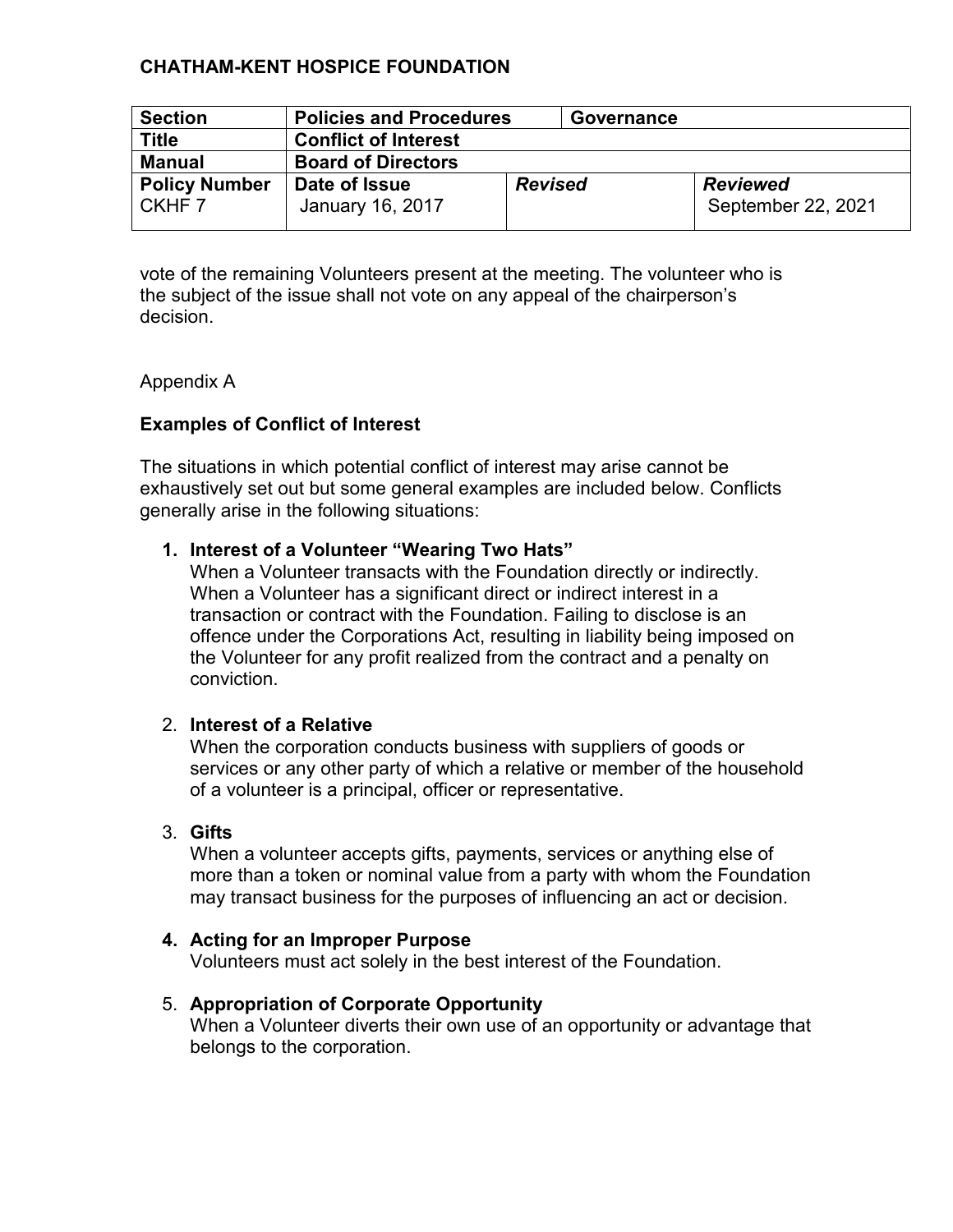| <b>Section</b>                   | <b>Policies and Procedures</b>    |                | Governance |                                       |
|----------------------------------|-----------------------------------|----------------|------------|---------------------------------------|
| <b>Title</b>                     | Confidentiality                   |                |            |                                       |
| <b>Manual</b>                    | <b>Board of Directors</b>         |                |            |                                       |
| <b>Policy Number</b><br>l CKHF 8 | Date of Issue<br>January 16, 2017 | <b>Revised</b> |            | <b>Reviewed</b><br>September 22, 2021 |

### **Purpose**:

This policy applies to all Volunteers, Committee Members and Board Members of the Chatham-Kent Hospice Foundation (to be known as volunteers hereafter).The purpose of this policy is to ensure that confidential matters are not disclosed unless disclosure is authorized.

### **Policy:**

The volunteers shall not disclose or discuss confidential information concerning the business and affairs of Chatham-Kent Hospice Foundation (Foundation) and Chatham-Kent Hospice except as required in performance of regular duties.

#### **Procedure:**

Each Volunteer shall sign a confidentiality agreement. (Appendix A)